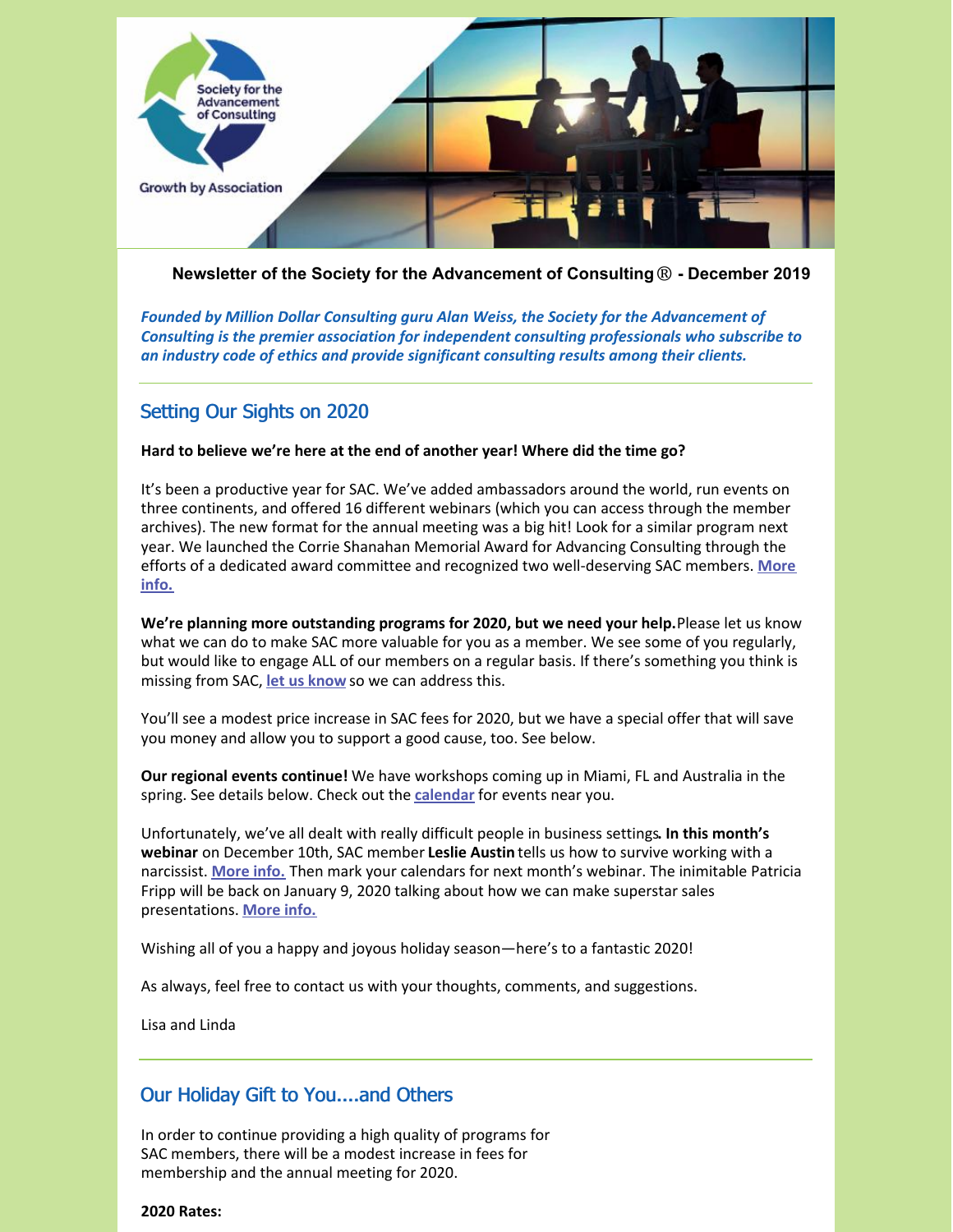- Membership Renewal: \$375 for 12 months
- International Membership: \$325 for 12 months
- Annual Meeting fee: \$325

However, as our holiday gift to you, we will honor the current pricing for anyone who chooses to renew between now and December 31<sup>st</sup>. Login to the SAC website to add 12 months to your existing expiration date. Go to My Account, click on My Subscription and Renew Now.



You can also lock in this year's pricing for the 2020 annual meeting by registering by December 31<sup>st</sup>. The full breakfast we added to this year's meeting was a big hit—so look for that next year as well.

**In the spirit of the season, we will also make a charitable donation for every SAC membership renewal we receive in December 2019.**

After you submit your renewal, you will be asked to choose from one of three charities for this donation:

- American Red Cross
- Cancer Research Institute
- JDRF (Diabetes research)

So help others while helping yourself and take care of your SAC membership renewal now.

Questions? Email us at **[info@consultingsociety.com](mailto:info@consultingsociety.com)**.

# NEW INTERACTIVE WEBINAR: Write Now: How to Create Content That Drives Your Business in Today's Environment- Dec 4th



**One more space in this session; an additional session will be scheduled if there is enough interest.**

Want to learn how to write a press release, a blog post, or an op-ed that gets read and gets you known? Would you

like to be able to create multiple types of content based on the same concept, quickly and easily? In this SAC Learning Accelerator Lab, Linda Popky will take us step-by-step from idea to writing a strategic press release, blog post or an op-ed that will get read by our target markets.

## **We've listened to your feedback and changed this from an in-person event to a webinar format, so remote members can participate as well.**

**This is an interactive workshop and will be limited to no more than 10 participants.**You'll leave with a finished piece, guidelines for creating additional pieces, and a plan for what to do next to get your work published.

**SAC members can attend at a low fee.**We welcome partner members and others as well. **More [information.](https://consultingsociety.com/programs-events/regional-meetings/#popky-1219)**

# Are You Getting Everything You Can From Your SAC Membership?

Why not utilize SAC to increase your visibility and success? Take advantage of one of the following opportunities. We have a new social media campaign and will be including in our promotions:

- **[Submit](https://consultingsociety.com/member-resources/) an article** for the **SAC [blog](https://consultingsociety.com/category/member-articles/)**
- **[Submit](https://consultingsociety.com/member-resources/press-release-contribution/) a quote** for our bi-monthly **press [release](https://consultingsociety.com/resources/press-releases/)**. Our next release will be in February—see below.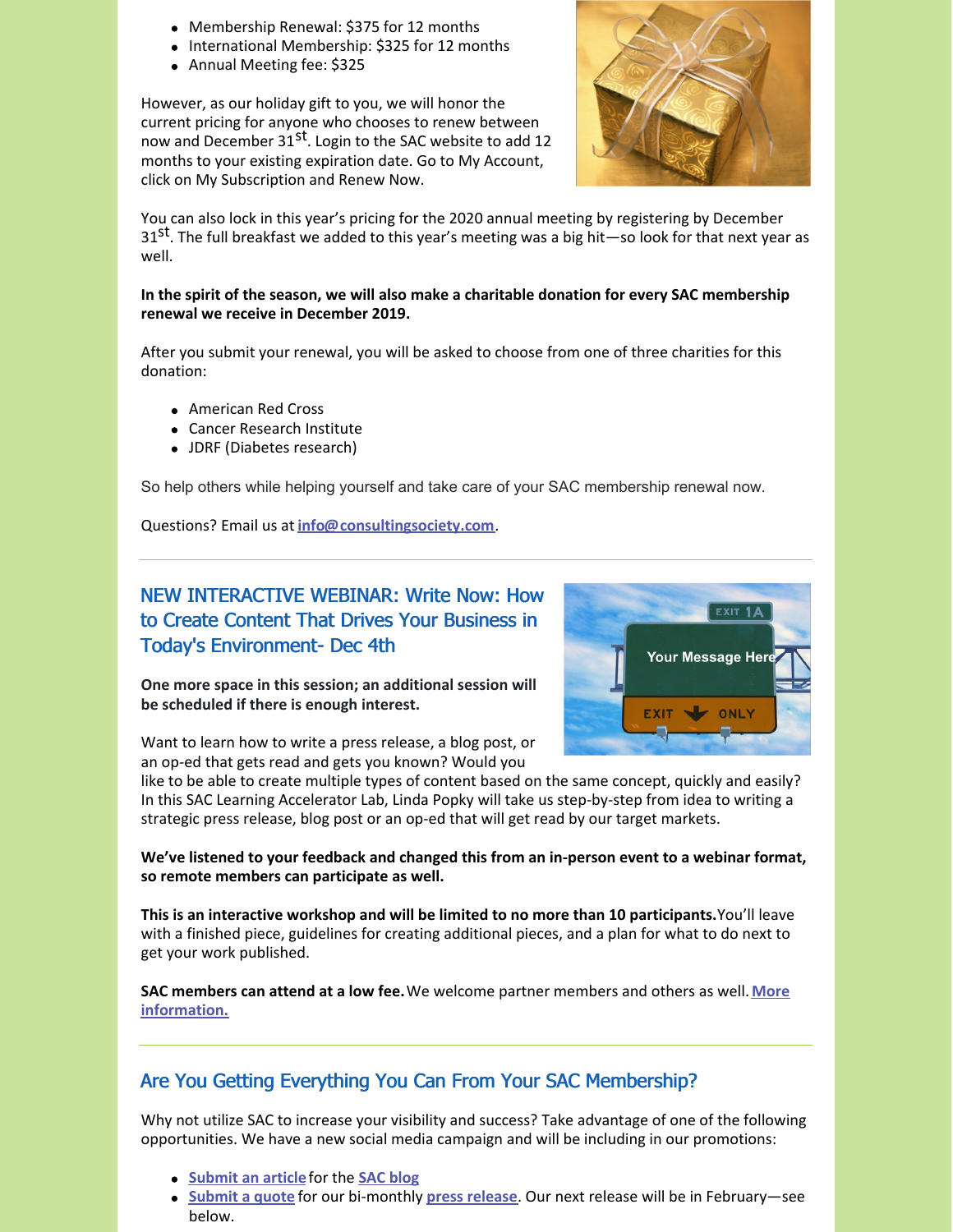- Join our **local, regional and global [meetings](https://consultingsociety.com/programs-events/regional-meetings/)**. Check out **[photos](https://consultingsociety.com/resources/in-the-news/)** and other news from our recent events.
- **[Submit](https://consultingsociety.com/member-resources/sac-in-print/) your book** to "**SAC in [Print](https://consultingsociety.com/resources/books-by-our-members/)**"
- If you could be an editor, consider taking on the role for**SAC [Press](https://consultingsociety.com/resources/sac-press/)**. This will provide great exposure for contributing members.

Please add/update your social media handles in your profile so that we can follow and tag you.

# Beyond Value Based Fees: Closing Bigger Options - Feb 18 in Miami, FL

Would you like to know how to get clients to choose larger options? Come join us on February 18, 2020 in Miami to hear Alan Weiss share best practices for closing not just option 3, but options 4, 5, and 6, too. And that's not all. Additional presentations include:



- Transitioning from Projects to Advisory Amanda Setili
- How to Write a Proposal That's Accepted Every Time Linda Henman

Space is limited. **[Sign](https://consultingsociety.com/february-18-2020-miami-regional-event/) up now** to get the early bird pricing and take advantage of this opportunity.

Know someone who'd like to attend the conference and join SAC, too? To get the special membership/meeting rate, go to **<http://bit.ly/2HkB5Uw>**, complete the membership application, enter the promo code **MIAMIBUNDLE** and you'll receive the coupon code for the special low bundled rate.



# Special Offer on Next Year's Million Dollar Consulting Convention in Sydney

Still on the fence about attending the MDCC next April in Sydney? Consider this. Alan Weiss has graciously agreed to offer a 25% discount on the fees for this conference for SAC members. **More [information](https://alanweiss.com/growth-experiences/mdcc/)**. Note "SAC" in the remarks section of the order form, and SAC members in good standing will receive a 25% discount off published prices.

While you're putting your plans in place, mark your calendar to attend the SAC Australia workshop, to be held in Sydney the same week.

# Meet Our Members: Gwen Bridge

*This month we're profiling Gwen Bridge. [Contact](https://consultingsociety.com/user/gwen/) Gwen.*

A member of the Saddle Lake Cree Nation in Alberta, Canada, Gwen works to develop and improve organization structures and strategies within indigenous groups to better position them to maximize opportunities with partners and governments. She also works with corporate and

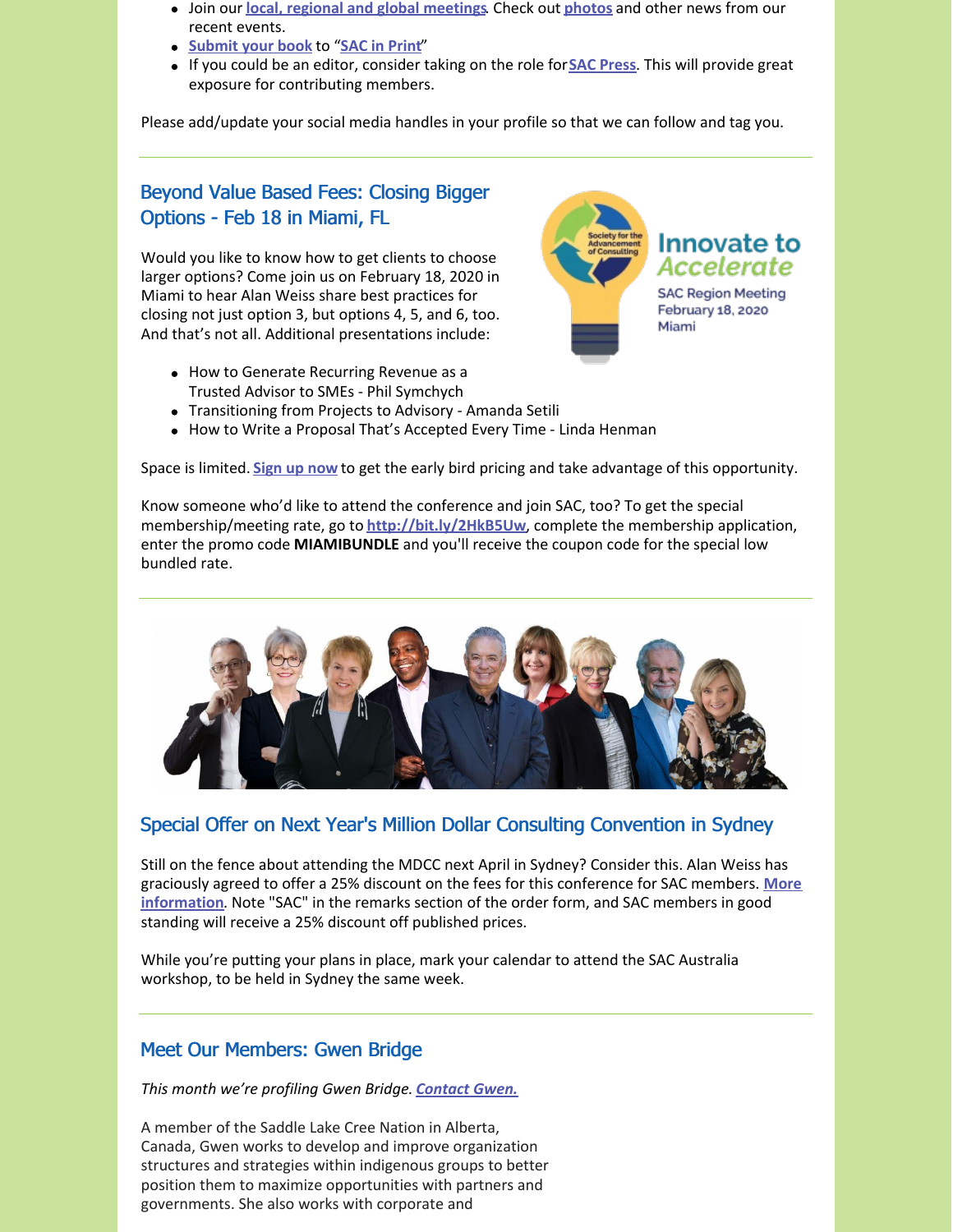government clients in developing productive and respectful relationships with indigenous peoples. Her work improves the relationships between indigenous peoples and their corporate and government partners, leading towards mutual economic and societal improvement.

## **What is the one thing that most differentiates you from others in your field?**

As an indigenous woman, I deeply understand the objectives of my work to empower indigenous peoples and their partners. My Master of Science degree provides me the grounding in western science that enables productive



conversations, which can draw upon both science and indigenous ways of knowing. My work is about creating parity between the laws of colonial governments and the original laws of the land.

## **What is something you've learned about business that you would have liked your younger self to know?**

When I started my business a decade ago, I knew nothing about business development. I think that I would have told my younger self to learn and apply much more business development and marketing. I have always been good at speaking my mind. However , I would remind my younger self when talking to buyers, to remember that the buyer is my equal. It's my ideas which establish that equality, so speak them more freely, don't get nervous, and seek them out more often.

## **What do you find most valuable about SAC?**

SAC has provided so much encouragement and support in my business development, both practically and mindset-wise. The webinars are really great and interesting. The wonderful engaged membership is really what we as solo consultants need to provide motivation and support for growing our businesses.

-------------------------------------------------------------

## *Want to Be Featured?*

*Complete your profile on the SAC website! Set up your profile now! If you don't remember your password, go to the Member Login and ask for a password reset. Any questions? [Contact](mailto:info@consultingsociety.com) us.*

# This Month's Featured Benefit: Disability Insurance

We don't like to talk about this or even think about it very much. Yet one in four workers will experience a disability and the loss of income during their working life. During a disability, regular expenses, such as mortgage, rent, food, health insurance, etc. continue. For a small percentage of your salary, disability insurance can protect the asset you rely on most—your income.

**Coronado Financial Group** offers up to a 20% discount on long term disability insurance to SAC members.

## **More [information.](https://consultingsociety.com/membership/member-discounts/)**

# Follow Us On Twitter - We're Following You!

Our twitter handle is @consultingassn. Our goal is to follow all of our active members and to retweet your posts when appropriate. If we're not yet following you, it's because we don't have your Twitter handle. Send us a DM and we'll add you to our list. **[Follow](https://twitter.com/ConsultingAssn) us**.

Mark the Date: Next Year's Annual Meeting: October 20 and 21, 2020 in New York City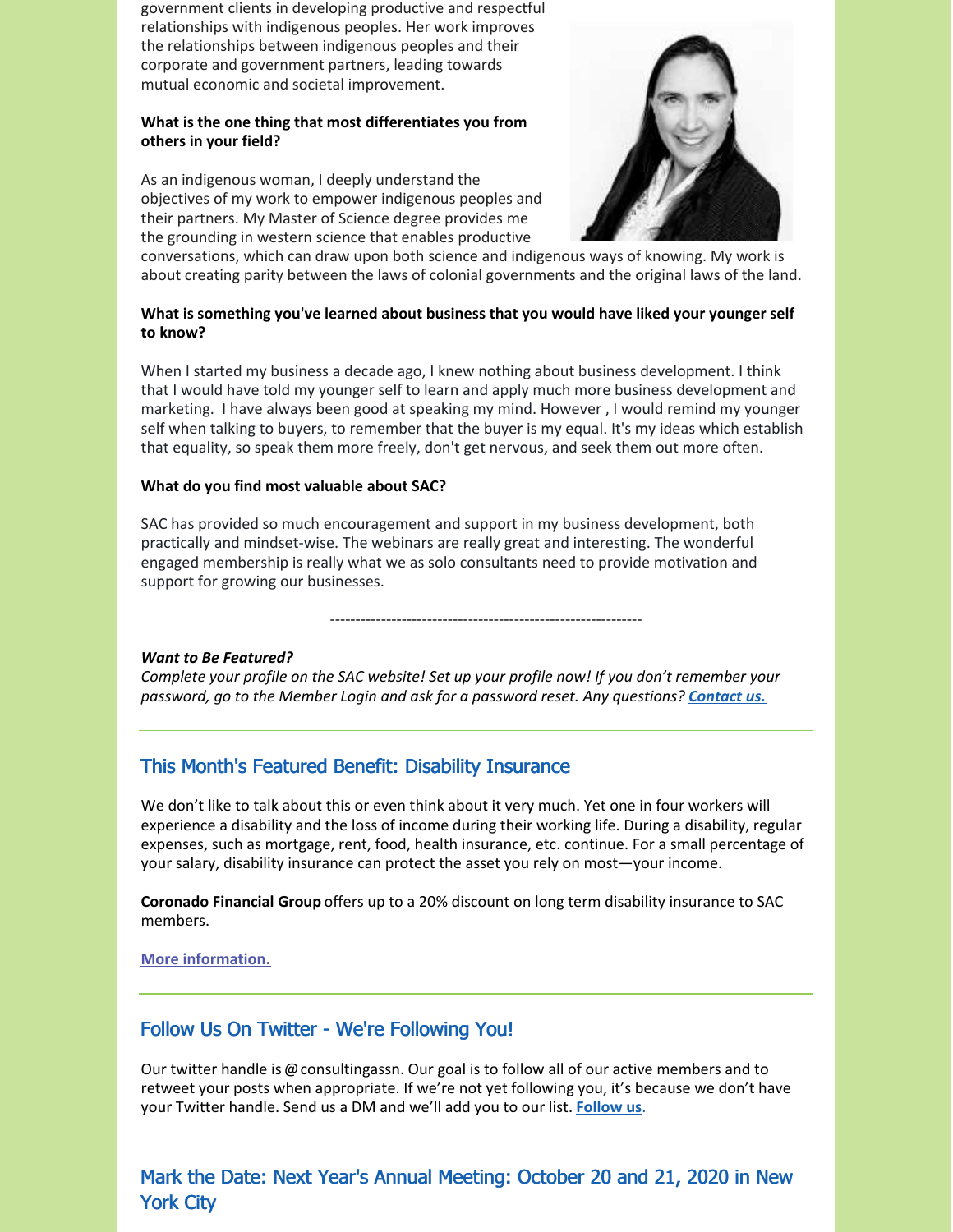Note: The dates for next year's Annual Meeting have moved to October 20th and 21st in New York City to accommodate Alan Weiss' schedule.

**Early Bird [registration](https://consultingsociety.com/2020-sac-annual-meeting-new-york-city-october-20-21-2020/)** is available now!

# January 11th Deadline for Next SAC News Release

Have you been quoted in a recent SAC press release? Why not? Here's the information for our next release. Join us!

# **Topic***: What advice do you have for businesses looking to enter a new or emerging market?*

Use this **[link](https://consultingsociety.com/press-release-contribution/)** to submit your input of less than 150 words formatted into 2-3 paragraphs in the same format as the prior releases **no later than January 11 th**. Please remember to check your grammar and provide your name with attribution!

# Weiss Advice:

# CONSULTING TIPS FROM THE MILLION DOLLAR CONSULTANT**®**



A great many people ask me how to make the transition from an hourly or per diem fee arrangement to a project/value-based basis. There is no easy way, once you've educated the buyer about the wrong way to do business

with you. But there is a technique I've recommended that mentorees are telling me has worked well for them.

Submit your proposal to the long-time client in the traditional manner, citing whatever your billing practice has been (i.e., \$3,500 per seminar, \$2,500 per day, \$250 per person trained, etc.). Then suggest an option to your client. Explain that, in view of your excellent relationship, you'd like to provide an alternative whereby the client does not have to make an investment decision every time your assistance is considered. Therefore, you're suggesting a monthly (or quarterly or semiannual or yearly) retainer, which provides unlimited access to you for that period, irrespective of number of days, number of hours, number of participants, etc.

Make it an attractive option. If the client would reasonably be considering using you for a minimum of two days a month for at least a quarter at a per diem rate of \$3,500, for example, then make the retainer \$30,000 for the quarter. At a slight increase of the original expenditure (\$21,000) the client can use as much of your talent as necessary.

Before you press the panic (or the e-mail) button and tell me that you can't control use of your time this way, let me advise you of a few conditions to guarantee success with this arrangement:

*1. Detail in the proposal that the time required for the quarter is on request but subject to mutually-agreed-upon dates. That allows you to continue to schedule your time proactively.*

2. Stipulate that the retainer is monthly but payable for 90 days at a time at the beginning of the *quarter (the minimum period). This allows you to collect your money and use it, and prevents the engagement from being cancelled. Allow an option for the client to continue the arrangement through the next quarter if it is requested by the beginning of the final month in the current quarter. (In other words, you want to create seamless continuation, not renegotiation with the danger of a month or so falling "into the crack.")*

*3. Finally—and listen to me on this one—stop worrying. No client I've ever worked with abuses such as system, just as no executive is overwhelmed with visitors when he or she announces an "open door policy." Your clients will use discretion. (In most cases, I actually have to remind them*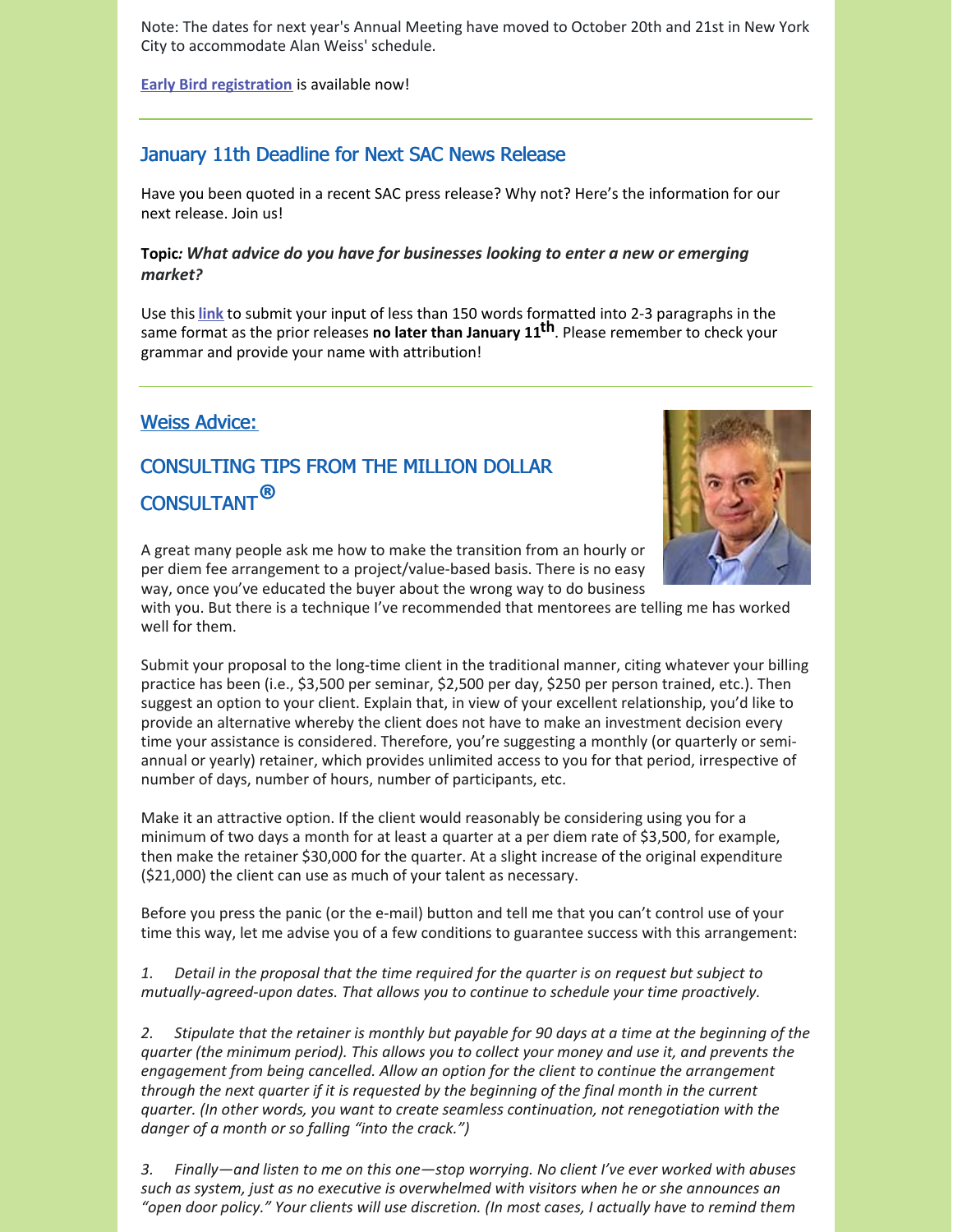*about their access because they're not using me enough, which also adds value to our relationship.)*

It helps, of course, to use fees high enough that the margins are so great that it doesn't matter at all if a client uses three days or twelve, wants 25 participants trained or 95, calls you twice a month or once a day. Don't be timid. You can always revert to your old, commodity, fee structure. But you'll never create wealth that way. If the buyer says, "Why are you offering an alternative fee basis? We've worked on a comfortable basis for quite a while now," respond, "I felt I wasn't taking your best interests into mind sufficiently. There should never be a meter running in our relationship, and I don't want you to make an investment decision every time I can be of help. Conversely, I don't want to force one on you when I see areas which require further study."

Make sure your objectives are crystal-clear for the project. That way your time won't be abused by "scope creep," meaning that you're asked to contribute to everything from marketing to window washing as long as you're on retainer. Clear objectives provide a template that you can use to demonstrate that a request is inside or outside the current project scope.

### © Alan Weiss 2019

Note: Check out how you can gain full access to virtually all my intellectual property on my **Growth Access [platform](https://alanweiss.com/growth-experiences/growth-access/)**.

## *Stay in touch with Alan Weiss's events [here](https://www.alanweiss.com/growth-experiences/).*

## Upcoming SAC Events

### **December 3**

Partner Event: **WIC (Women in Consulting): Networking to Make More "Business Friends"** 11:00 a.m. to 1:30 p.m. at Maggiano's Santana Row, San Jose, CA. **More info and to [register](https://www.womeninconsulting.org/programs-events)**: SAC member code: SAC2019.

## **December 4** - It's an **interactive webinar** limited to 10 participants. 3 slots remain! **Linda Popky: Create Now: How to Create Content That Drives Your Business in Today's Environment**

SAC Learning Accelerator Lab; 10 am - 1 pm PT. Assorted fees. **[More](https://consultingsociety.com/programs-events/regional-meetings#popky-1219) info.**

### **December 9**

Partner Event: **SPC Dinner Meeting (Society of Professional Consultants)** Patrick O'Malley: Social Media Tips for Consultants and Environmental Professionals 5:30 p.m. to 8:30 p.m. at Hilton Garden Inn, Waltham, MA. **[More](https://www.spconsultants.org/meeting-dates) info.**

## **December 9**

### Partner Event: **WIC: South Bay Satellite**

11:30 a.m. to 1:00 p.m. at Le Quy, Campbell, CA. Annual Holiday Party and Gift Exchange **More info and to [register](https://www.womeninconsulting.org/programs-events)**: SAC member code: SAC2019.

### **December 10**

**Leslie Austin: THE NARCISSIST SURVIVAL GUIDE: Working with and Managing Difficult People** SAC Best Practices Webinar; 11 am PT. No charge for members. **[More](https://consultingsociety.com/programs-events/best-practices-webinars#austin-1219) info.**

### **December 10**

### Partner Event: **WIC: Peninsula Satellite**

At Divino's, Belmont, CA. A Look at the Best Practices in Consulting Report with Ellen Grace Henson, WIC President. **More info and to [register](https://www.womeninconsulting.org/programs-events)**: SAC member code: SAC2019.

### **December 11**

### **Jennifer Vessels: Successful Strategies for Acquiring Clients**

SAC Pac Rim Best Practices Webinar; 11am AEDT/4pm Pacific. No charge for members. **[More](https://consultingsociety.com/programs-events/best-practices-webinars/#vessels-1219) info.**

### **December 13**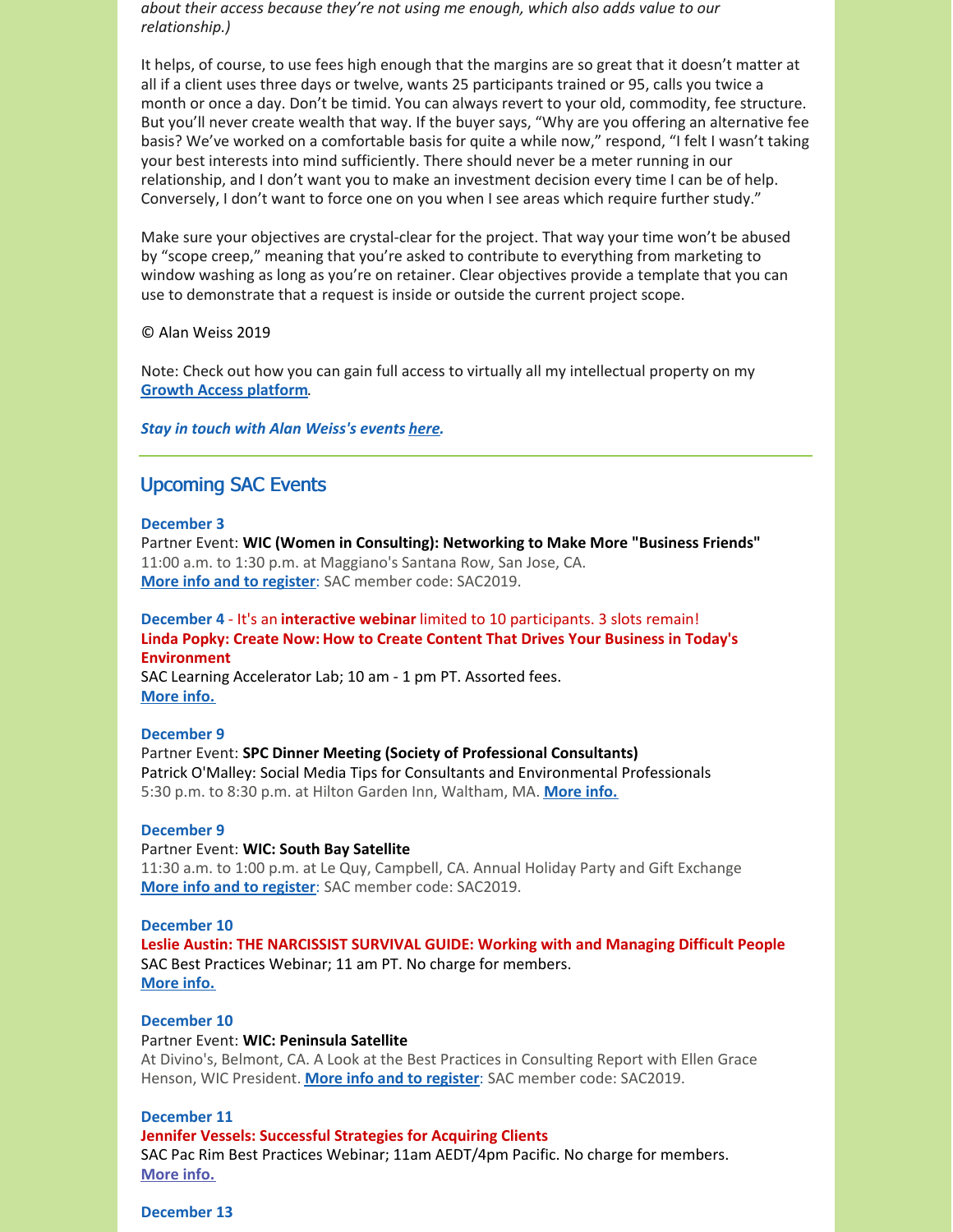Partner Event: **SPC Lunch Meetup** 1:00 p.m. to 2:30 p.m. at Rebecca's Cafe, 800 District Ave, Burlington, MA. **[More](https://spconsultants.org/event-3613223) info.**

**December 17 -** rescheduled **SAC Pac Rim Meetup!** Contact Pac Rim SAC Ambassador **Clifton [Warren](https://consultingsociety.com/user/clifton/)** for more info. **[Register](https://www.trybooking.com/book/event?eid=561644&) now.**

**December 17** Partner Event: **WIC Webinar: Impact of New Law AB5 for Consultants** 1:00 p.m. to 2:00 p.m. **More info and to [register](https://www.womeninconsulting.org/programs-events)**: SAC member code: SAC2019.

**January 9, 2020 Patricia Fripp: Superstar Sales Presentations** SAC Best Practices Webinar; 12noon PT. No charge for members. **[More](https://consultingsociety.com/programs-events/best-practices-webinars/#fripp-0120) info.**

**January 10, 2020** Partner Event: **SPC Lunch Meetup** 1:00 p.m. to 2:30 p.m. at Rebecca's Cafe, 800 District Ave, Burlington, MA. **[More](https://spconsultants.org/event-3643186) info.**

**February 10, 2020** Partner Event: **SPC Dinner Meeting** 5:30 p.m. to 8:30 p.m. Location and topic TBA. **[More](https://spconsultants.org/meeting-locations) info.**

**February 12, 2020 Tom Verghese: How to Be More Culturally Agile** SAC Best Practices Webinar; **2pm PST**. No charge for members. **[More](https://consultingsociety.com/programs-events/best-practices-webinars/#verghese-0220) info.**

**February 14, 2020** Partner Event: **SPC Lunch Meetup** 1:00 p.m. to 2:30 p.m. at Rebecca's Cafe, 800 District Ave, Burlington, MA. **[More](https://spconsultants.org/event-3643187) info.**

**February 18, 2020 SAC Regional Event with Alan Weiss in Miami, FL** Beyond Value Based Fees – Closing Bigger Options **More info and EARLY BIRD [registration.](https://consultingsociety.com/programs-events/regional-meetings#miami-0220)**

**February 26, 2020 Linda Popky: Marketing for the Non-Marketer: How to Stand Out in the Crowd** SAC Pac Rim PRACTICUM Webinar; 4pm PT. No charge for members. **[More](https://consultingsociety.com/programs-events/practicum-webinars/#popky-0220) info.**

**March 11, 2020 Cindy McGovern: Every Job is a Sales Job** SAC Best Practices Webinar; 11am PST. No charge for members. **[More](https://consultingsociety.com/programs-events/best-practices-webinars/#mcgovern-0320) info.**

**March 13, 2020** Partner Event: **SPC Lunch Meetup** 1:00 p.m. to 2:30 p.m. at Rebecca's Cafe, 800 District Ave, Burlington, MA. **[More](https://spconsultants.org/event-3643187) info.**

**March 16, 2020** Partner Event: **SPC Dinner Meeting** 5:30 p.m. to 8:30 p.m. Location and topic TBA. **[More](https://spconsultants.org/meeting-locations) info.**

**April 21, 2020 Constance Dierickx and Linda Henman: The Merger Mindset: What a Consultant Needs to Know** SAC Best Practices Webinar; 11am PST. No charge for members. **[More](https://consultingsociety.com/programs-events/best-practices-webinars#dierickx-0420) info.**

**May 12, 2020 Tanya Hall: Book Publishing Options - How to Choose the Right Path for You**